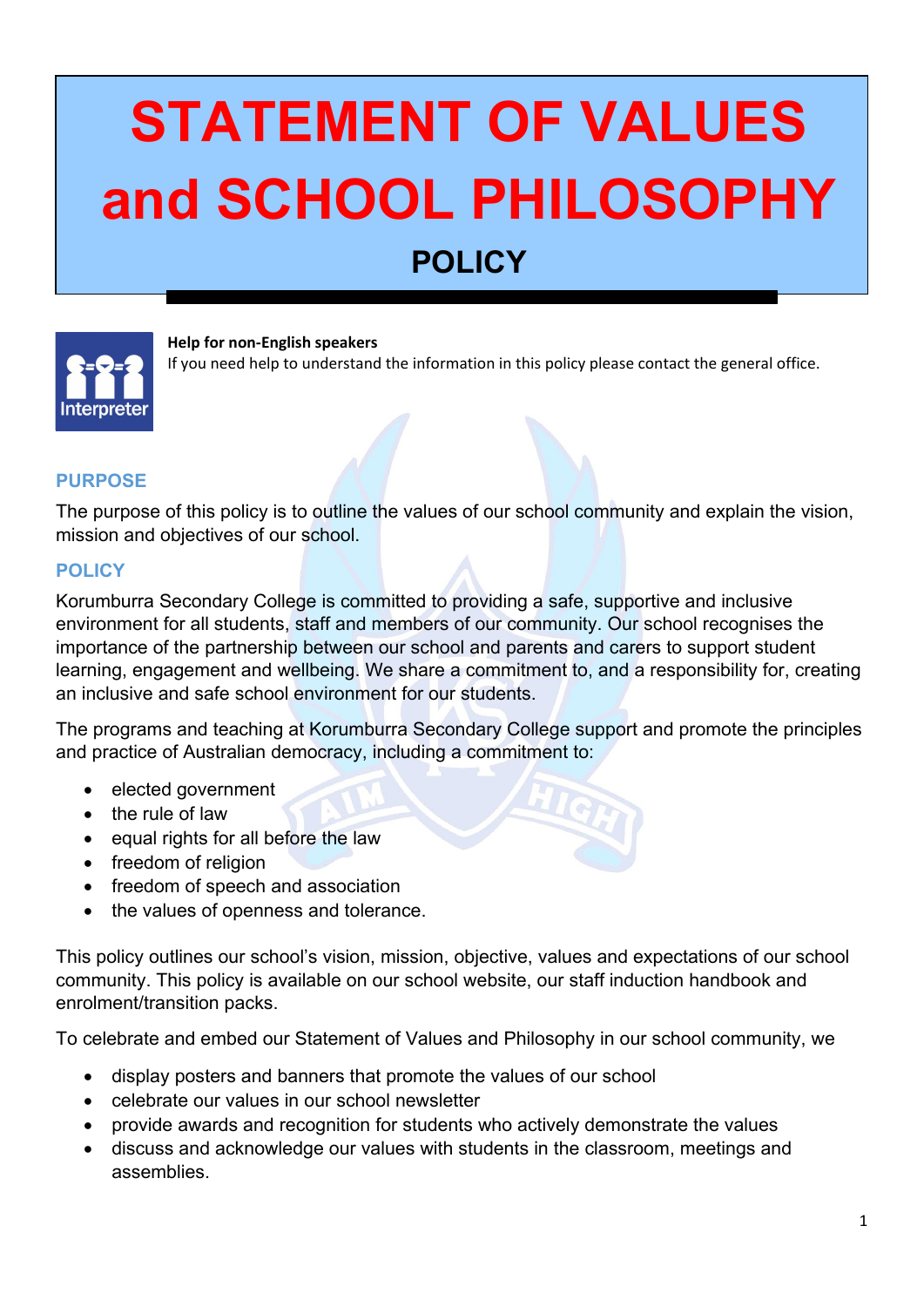#### **VISION**

Korumburra Secondary College's vision is to develop lifelong learners who are respectful, resilient, strive for excellence and are productive members of their community.

#### **MISSION**

Korumburra Secondary College encapsulates the key elements of a contemporary learning organisation which develops the knowledge and skills for our students to be successful now and in the future.

## **OBJECTIVE**

Korumburra Secondary College's objectives are considered as part of the 4 yearly strategic planning process and reflected in the goals listed in our current School Strategic Plan (SSP). We also develop an Annual Implementation Plan to operationalise the goals and key improvement strategies contained in our SSP.

## **VALUES**

Korumburra Secondary College's values are respect, resilience, lifelong learning, productive member of community and strive for excellence.

# **BEHAVIOURAL EXPECTATIONS**

Korumburra Secondary College acknowledges that the behaviour of staff, parents, carers and students has an impact on our school community and culture. We acknowledge a shared responsibility to create a positive learning environment for the children and young people at our school.

As principals and school leaders, we will:

- model positive behaviour and effective leadership
- communicate politely and respectfully with all members of the school community
- work collaboratively to create a school environment where respectful and safe behaviour is expected of everyone
- behave in a manner consistent with the standards of our profession and meet core responsibilities to provide safe and inclusive environments
- plan, implement and review our work to ensure the care, safety, security and general wellbeing of all students at school
- identify and support students who are or may be at risk
- do our best to ensure every child achieves their personal and learning potential
- work with parents to understand their child's needs and, where necessary, adapt the learning environment accordingly
- respond appropriately when safe and inclusive behaviour is not demonstrated and implement appropriate interventions and sanctions when required
- inform parents of the school's communication and complaints procedures
- ask any person who is acting in an offensive, intimidating or otherwise inappropriate way to leave the school grounds.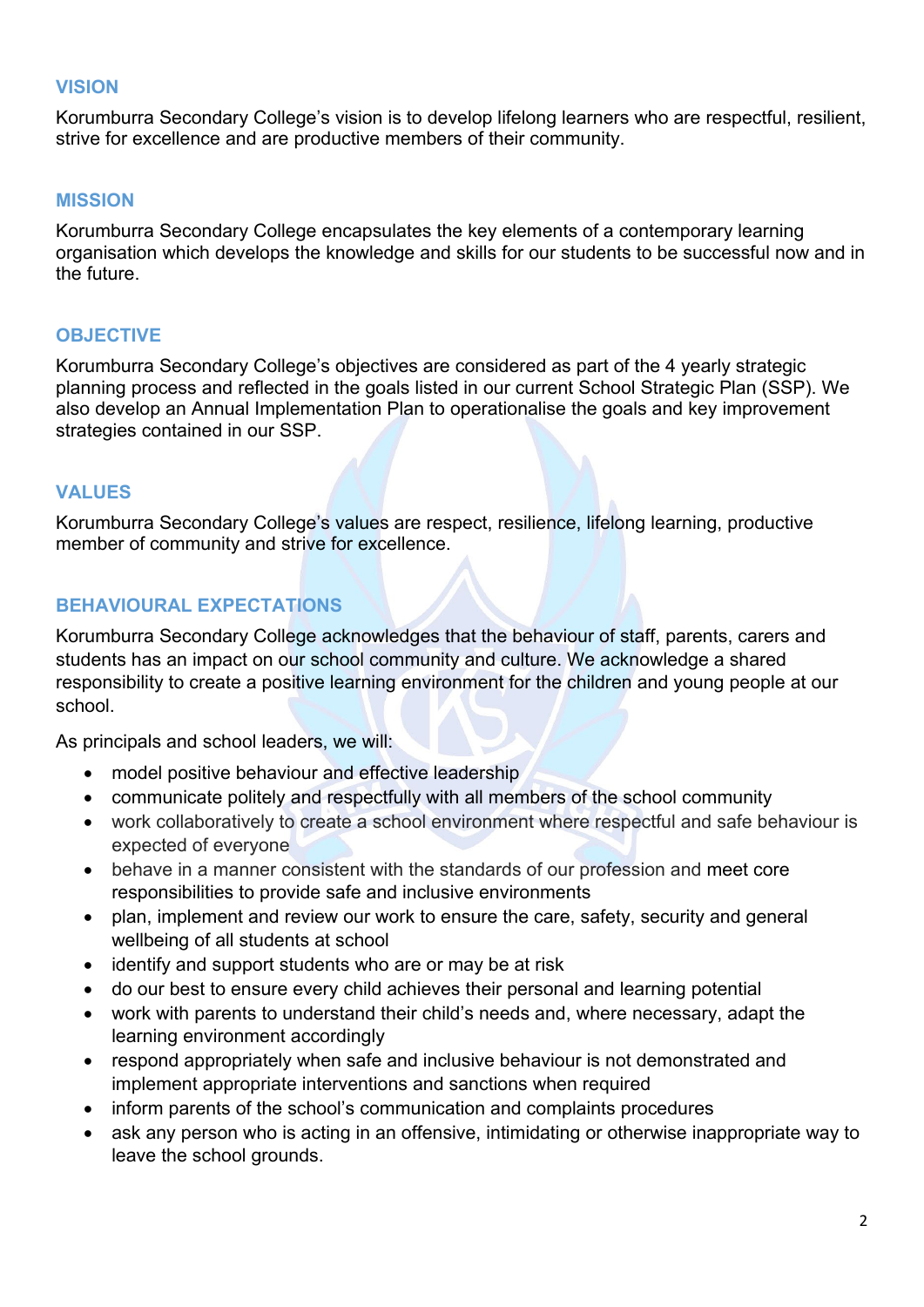As teachers and non-teaching school staff, we will:

- model positive behaviour to students consistent with the standards of our profession
- communicate politely and respectfully with all members of the school community
- proactively engage with parents about student outcomes
- work with parents to understand the needs of each student and, where necessary, adapt the learning environment accordingly
- work collaboratively with parents to improve learning and wellbeing outcomes for students with additional needs
- communicate with the principal and school leaders in the event we anticipate or face any tension or challenging behaviours from parents
- treat all members of the school community with respect.

As parents and carers, we will:

- model positive behaviour to our child
- communicate politely and respectfully with all members of the school community, in line with the Department's [Respectful Behaviours within the School Community Policy.](https://www.education.vic.gov.au/Pages/Respectful-Behaviours-within-the-School-Community-Policy.aspx)
- ensure our child attends school on time, every day the school is open for instruction
- take an interest in our child's school and learning
- work with the school to achieve the best outcomes for our child
- communicate constructively with the school and use expected processes and protocols when raising concerns
- support school staff to maintain a safe learning environment for all students
- follow the school's processes for communication with staff and making complaints
- treat all school leaders, staff, students, and other members of the school community with respect.

As students, we will:

- model positive behaviour to other students
- communicate politely and respectfully with all members of the school community
- comply with and model school values
- behave in a safe and responsible manner
- respect ourselves, other members of the school community and the school environment
- actively participate in school
- not disrupt the learning of others and make the most of our educational opportunities.

As community members, we will:

- model positive behaviour to the school community
- treat other members of the school community with respect
- support school staff to maintain a safe and inclusive learning environment for all students
- utilise the school's processes for communication with staff and submitting complaints.

# **UNREASONABLE BEHAVIOURS**

Schools are not public places, and the Principal has the right to permit or deny entry to school grounds (for more information, see our *Visitors Policy*).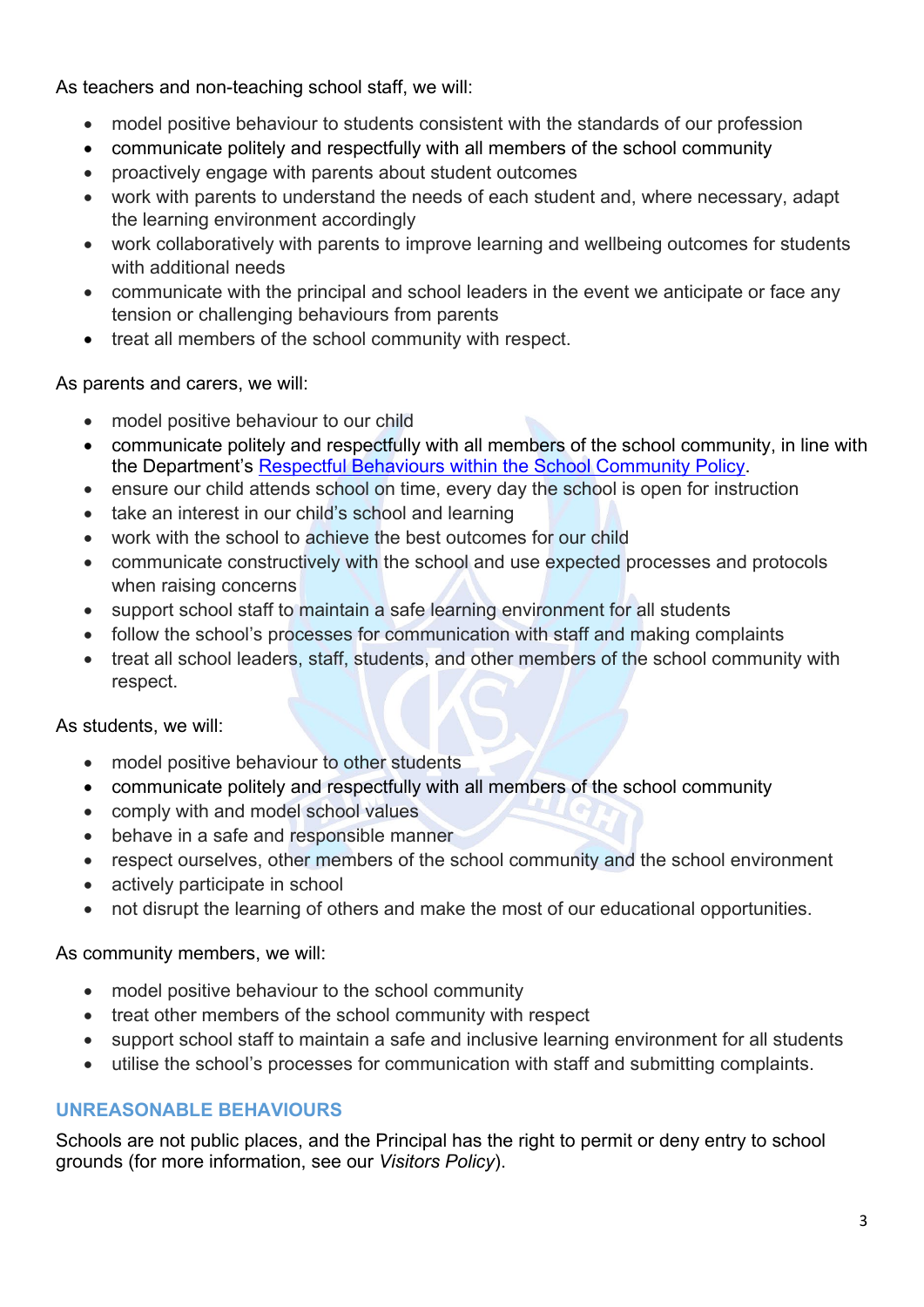Unreasonable behaviour that is demonstrated by school staff, parents, carers, students or members of our school community will not be tolerated at school, or during school activities.

Unreasonable behaviour includes:

- being violent or threatening violence of any kind, including physically intimidating behaviour such as aggressive hand gestures or invading another person's personal space
- speaking or behaving in a rude, aggressive or threatening way, either in person, via email, social media, or over the telephone
- sending demanding, rude, confronting or threatening letters, emails or text messages
- discriminatory or derogatory comments
- the use of social media or public forums to make inappropriate or threatening remarks about the school, staff or students.

Harassment, bullying, violence, aggression, threatening behaviour and unlawful discrimination are unacceptable and will not be tolerated at our school.

Unreasonable behaviour and/or failure to uphold the principles of this *Statement of Values and School Philosophy* may lead to further investigation and the implementation of appropriate consequences by the Principal.

At the Principal's discretion, unreasonable behaviour may be managed by:

- requesting that the parties attend a mediation or counselling sessions
- implementing specific communication protocols
- written warnings
- conditions of entry to school grounds or school activities
- exclusion from school grounds or attendance at school activities
- reports to Victoria Police
- legal action.

Inappropriate student behaviour will be managed in according with our school's *Student Wellbeing and Engagement Policy* and *Bullying Prevention Policy.*

Our *Statement of Values and School Philosophy* ensures that everyone in our school community will be treated with fairness and respect. In turn, we will strive to create a school that is inclusive and safe, where everyone is empowered to participate and learn.

# **COMMUNICATION**

This policy will be communicated to our school community in the following ways:

- Available publicly on our school's website
- Included in staff induction processes

# **RELATED POLICIES AND RESOURCES**

Department of Education and Training policies and resources:

- [Work-Related Violence in Schools Policy](https://www2.education.vic.gov.au/pal/work-related-violence-schools/policy)
- [Respectful Behaviours within the School Community Policy](https://www.education.vic.gov.au/Pages/Respectful-Behaviours-within-the-School-Community-Policy.aspx)